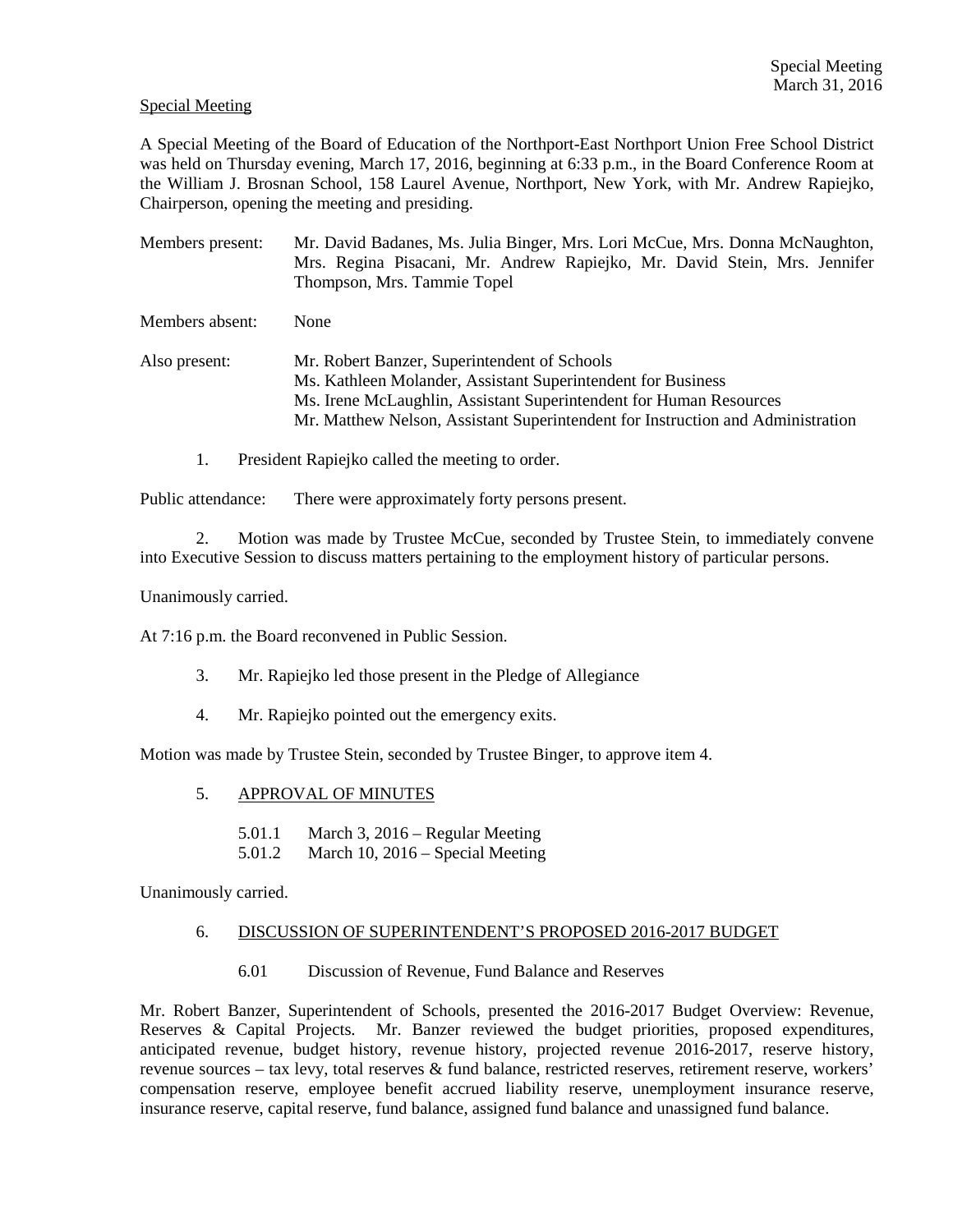Mr. Banzer reviewed the following capital projects to consider for 2016-2017 which are included in the preliminary budget: Replacement of one (1) boiler and associated mechanical systems at Ocean Avenue Elementary School, estimated cost \$800,000; Upgrade of fire alarms at Dickinson Avenue Elementary School, estimated cost \$200,000; for a total of \$1,000,000. Mr. Banzer reviewed the following capital projects to consider for 2016-2017 if more state aid is received: Renovate softball field at Northport High School, estimated cost \$175,000; Door lock replacement district-wide, estimated cost \$373,000; Install irrigation at Pulaski Road fields, estimated cost \$91,000; for a total of \$639,000. Mr. Banzer reviewed the following capital projects that may be funded by capital reserves for 2016-2017: Replacement of one (1) boiler at Pulaski Road Elementary School with gas conversion, estimated cost \$850,000; Complete renovation of Northport Middle School Locker rooms, estimated cost \$660,000; Replace gymnasium ceiling at Northport Middle School, estimated cost \$525,000; Gas conversion installation at Fifth Avenue Elementary School, estimated cost \$60,000; for a total of \$2,095,000.

Mr. Banzer noted that deficit in proposed expenditures and anticipated revenue for 2016-2017 could be closed with increased state aid and use of reserves.

There was a discussion regarding savings from fte reduction and retirements, tax levy and tax rate increase, revenue history and use of reserves, proposed capital projects, and the unassigned fund balance.

President Rapiejko stated that the Board has to decide what capital projects should be considered for the 2016-2017 school year. Trustee Pisacani stated that she would like the Northport Middle School tennis courts to be added to the list of capital projects and to consider the gymnasium roof repair at Northport High School. Mr. Banzer stated that the high school roof issue is under warranty and the District is working on bids for companies to repair it.

Motion was made by Trustee Badanes, seconded by Trustee Pisacani, to approve all the recommended capital projects from the Superintendent for the 2016-2017 school year plus the Northport Middle School tennis courts and have Board Counsel draw up the SEQRA resolution for approval at the April 14th Board meeting.

Unanimously carried.

# 7. BOARD AND COMMUNITY DISCUSSION OF SUPERINTENDENT'S PROPOSED 2016-2017 BUDGET

7.01 Opportunity for public input regarding the school budget for 2016-2017

Name Comment Carl Litt Stated that the facilities report has an error in the Northport Middle School square footage Resident and asked if there will be a loss of a custodian at that school. Mr. Litt commented that District has not had a painter for two years and asked when the two painting positions will be filled. Mr. Litt requested to see the garbage truck analysis.

Mr. Banzer stated that he is looking comprehensively across the District at how things are staffed and it does not necessarily mean that a custodial position will be reduced. Ms. Irene McLaughlin stated that there is a temporary painter in place now and the second position is slated for July 1<sup>st</sup>.

Pat Gardiner Asked about the recommendations from the athletic facilities committee and if those are Resident going to be considered for the 2016-2017 year, what action plan has been recommended by the Board going forward, what is the effect if the District goes below the 4% unassigned fund, how many union contracts are outstanding, if the cultural arts funds were utilized by all the schools, and if the recommendation is to use the full balance in the capital reserves will the District re-fund those reserves.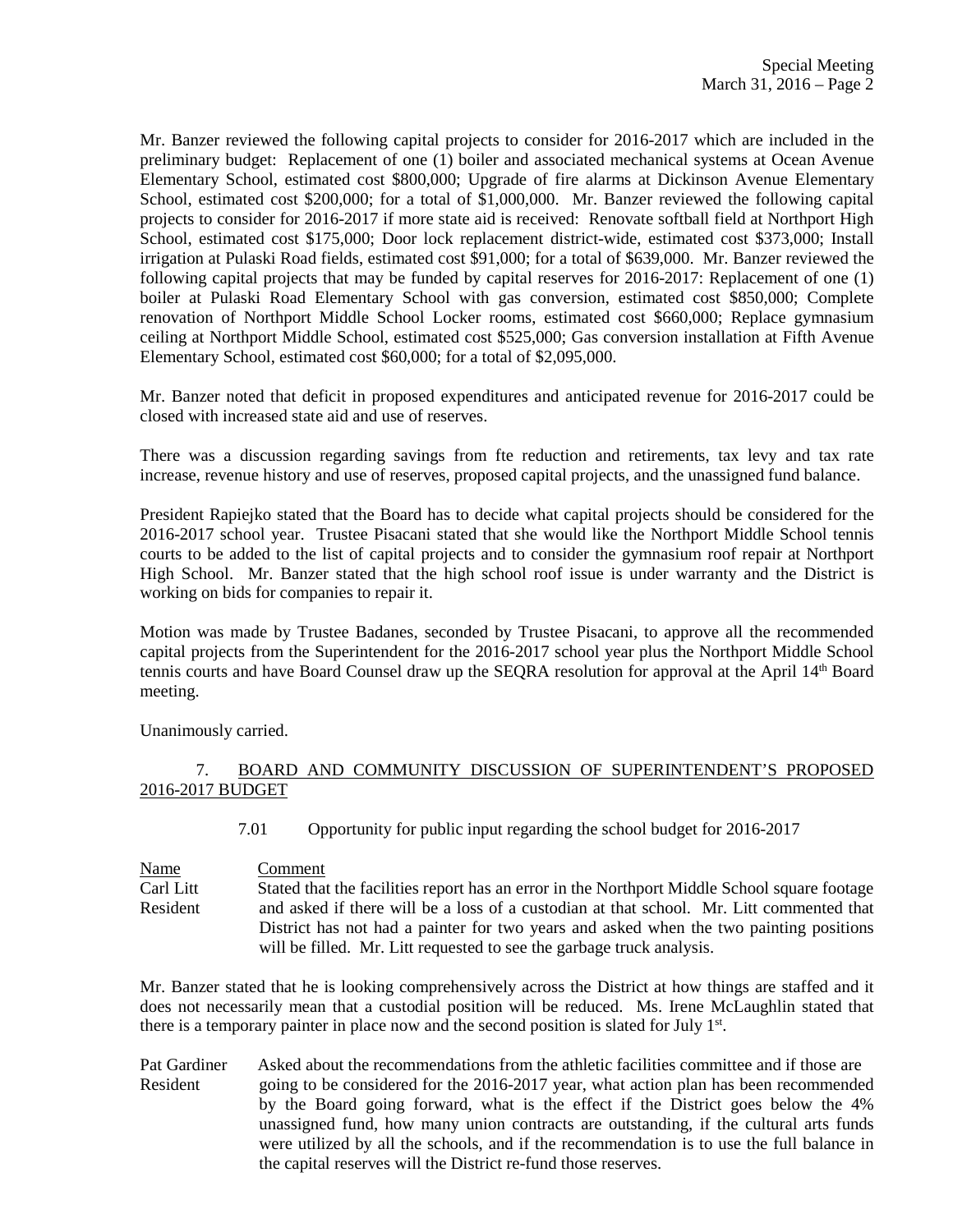Ms. Molander stated that the recommendations from the athletic facilities committee will be voted upon at a special referendum, the surplus from this year's budget is voted on by the Board in the fall and the actual cap for the 2016-2017 budget is .55%. Ms. McLaughlin stated that there are three outstanding contracts.

Rob Ingraham Asked if the proposed budget provides for any new educational initiatives, programs or Resident innovations aimed at helping our students.

Mr. Banzer stated that the proposed budget numbers are very solid and the administrative restructuring plan is setting up for the future moving towards an achievement perspective. American Sign Language has been added as an elective. There is a fairly significant replacement cycle for technology. There is a new elementary math sequence and a new global text at the high school. Trustee Topel stated that a new special education program will be brought back to the District in the fall. Mr. Nelson stated that the business education department is taking two courses and merging them into one course, Virtual Business, where the students will run a business online. The AOIT students will engage in several internships within the program and one is a computer repair program where students will fix computers throughout the District.

Mr. David Ambro, The Observer, asked what the 2016-2017 budget means to homeowners.

Ms. Molander stated that the 2016-2017 budget represents a budget-to-budget increase of 1.12% and a tax levy increase of 0.55%. This results in an estimated tax rate change of .85% which for the average homeowner assessed at \$3800 is an approximate increase of \$56.40 per year.

Motion was made by Trustee Thompson, seconded by Trustee Pisacani, to approve all items under 8. and 9.

# 8. SUPERINTENDENT'S REPORT, GENERAL – FOR BOARD ACTION

 8.01 Approving the Personnel Actions Report dated March 31, 2016, attached and made part of the official minutes.

President Rapiejko announced the retirements of Linda Koch – Senior Clerk Typist, Susan Hardin – Custodian, and Kathryn O'Shea-Magel – Clerk Typist.

Mr. Rapiejko also noted the resignation of Maureen Judge, Director of School Lunch, and stated that Kathleen Molander, Assistant Superintendent for Business is overseeing the School Lunch Department.

# 9. SUPERINTENDENT'S REPORT, FINANCIAL – FOR BOARD ACTION

 9.01 Approving a Rider to Agreement between the Board of Education of the Northport-East Northport Union Free School District and Schoolman Transportation System, Inc. d/b/a Classic Coach (NMS Charter #43355)

 9.02 Approving a License and Operating Agreement between the Board of Education of the Northport-East Northport Union Free School District and SCOPE Education Services for After School Child Care Programs

 9.03 Authorizing the Board President to sign contract with the following school district to provide health services for Northport-East Northport students attending school in that district during the 2015-2016 school year:

 9.03.1 Jericho Union Free School District, fifteen (15) students attending Long Island Lutheran Middle School/High School @ \$1,055.23, totaling \$15,828.45